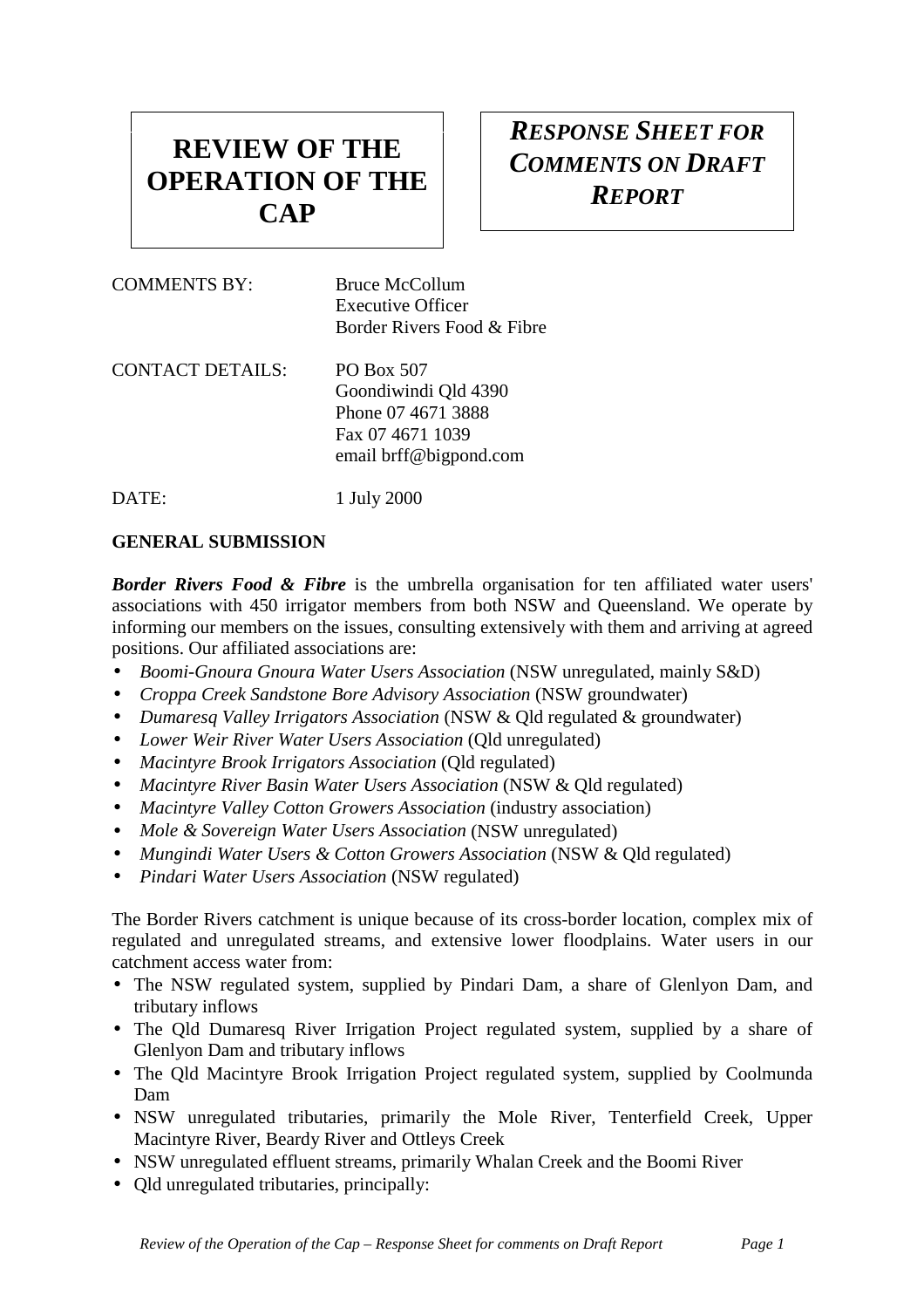- The Severn River and tributaries, supplying the Granite Belt
- The Weir River, which enters the system near its end point at Mungindi, and also is interconnected with the trunk system by the Newinga Breakout
- Overland flows
- Dumaresq Valley Groundwater Area alluvial groundwater (used for irrigation)
- Croppa Creek Sandstone artesian groundwater (used for irrigation)
- Fractured rock groundwater in the upper catchment (very limited use)
- Artesian and sub-artesian groundwater elsewhere (stock and domestic use only)

Irrigation in the Border Rivers has been characterised by:

- A thriving tobacco industry in the middle and upper catchment until the late 70s
- Construction of Glenlyon Dam in 1976
- Gradual development of the cotton industry from the early 80s, a later start than the NSW valleys to the South
- A continuing struggle to replace tobacco, with the gradual emergence of corn, peanuts, vegetables, stonefruit and wine grapes as potentially viable crops
- A boost to NSW water supply and reliability with the contribution of the enlarged Pindari Dam from 1996 onwards

Because of this complexity, and the post-Cap enlargement of Pindari Dam, analysis of the operation of the Cap and its future refinement is not a simple task. However, after detailed consultation, we have adopted a comprehensive set of policies for the Border Rivers, of which the following are relevant to the Cap:

- All licences must be volumetric, and all extractions metered
- Nominal allocations for existing water resources must not be increased, new licences must not be granted, and the granting of unprocessed licences must be vigorously opposed
- Existing system products must remain separate from each other, and have their individual reliabilities preserved
- Extraction limits on the regulated and unregulated segments should be managed separately
- Regulated extractions should be limited by the licence embargo, current nominal allocations, an upper limit on off allocation extractions, and flow management rules, with no other cap mechanism required
- If a rolling average cap is imposed as an interim measure, it should be monitored by a flow model approved by regulated water users, with negotiation of mechanisms to bring extractions back to the average if there is a rising trend, providing the rolling average is set at a realistic level
- The limit on unregulated extractions in both States should be determined by a combination of the licence embargo, volumetric allocations and flow management rules, with no other cap required
- If rolling average caps are imposed on unregulated segments as an interim measure, they should be monitored by flow models approved by the unregulated water users concerned, with negotiation of mechanisms to bring extractions back to the average if there is a rising trend, providing the rolling average is set at a realistic level

We fully support the principle of limiting extractions as a means of ensuring long-term sustainability and protecting the access of current water users from erosion. However, we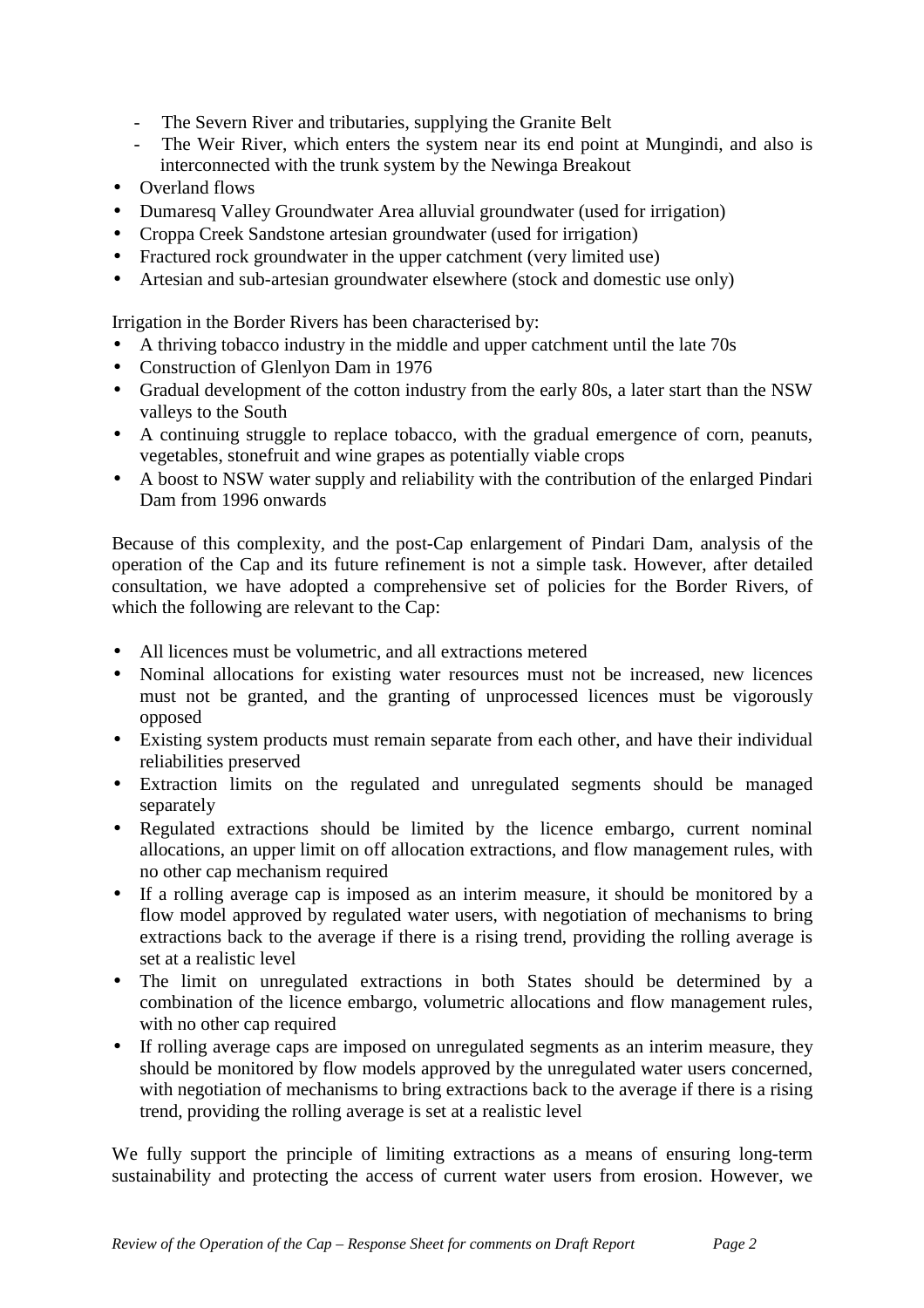submit that a "one size fits all" imposition of the Cap is totally inappropriate for our catchment. Given that the NSW and Queensland Governments are committed to a Cap, but are at different stages of implementation and lack a common methodology, we have a range of concerns and comments about the particular circumstances in the Border Rivers.

#### **Comparison with other catchments**

The Border Rivers began broad-scale development later than most other valleys. The consequence is that, while the majority may have reached full development by 1993/94, we were still considerably short of our sustainable limit. At current levels of development, the latest model run indicates that we are extracting some 26% of average system flows, which is well below many longer-established valleys. On average, three quarters of the flows in the system pass downstream. By overall system standards, our consumption falls well within reasonable bounds and we are providing significant environmental flow contributions.

We contend that a hard and fast adoption of the 93/94 level of development for setting the Cap discriminates against those in our valley who have long-standing pre-embargo licences which, because of the particular circumstances which have applied over time, they were unable or unwilling to activate until resource security improved and economic conditions were more favourable. On a regional basis, irrigated production underpins our economic and social viability. We do not want our later development to adversely affect our future prospects.

*Recommendation: 1993/94 should not be the Cap benchmark for the Border Rivers*

#### **Water use efficiency**

The average yearly discharge from the Border Rivers is very small compared to that in the Murray and Murrumbidgee. Queensland, despite containing some 25% of the Basin's area, contributes only 4% of its flows. By the time they reach Menindee, these flows reduce to one quarter of their original volume through natural processes alone. A strong case can be made for the efficiency of using water higher up in catchments, as the following table clearly demonstrates.

| Volume               | Volume arriving | Volume leaving       | Reduced         | Loss at Menindee     |
|----------------------|-----------------|----------------------|-----------------|----------------------|
| leaving              | at Menindee (no | <b>Border Rivers</b> | volume arriving | associated with      |
| <b>Border Rivers</b> | intervening     | after one            | at Menindee (no | 250 ML use in the    |
| with no use          | extraction)     | quarter used         | extraction)     | <b>Border Rivers</b> |
|                      |                 |                      |                 |                      |
| 1,000 ML             | 250 ML          | 750 ML               | 187.5 ML        | 62.5 ML              |

Use of 250 ML in the Border Rivers leads to a reduction of only 62.5 ML at Menindee. Conversely, use of 250 ML at Menindee requires a flow of 1,000 ML from the Border Rivers. The difference in water use efficiency is clearly evident.

We are not arguing that more water should be available for use upstream at the expense of downstream users. We acknowledge the need for upstream catchments to provide water for downstream environmental needs and consumptive use. What we are unable to accept is the almost universal perception that excessive use in headwaters catchments is causing most of the problems lower down.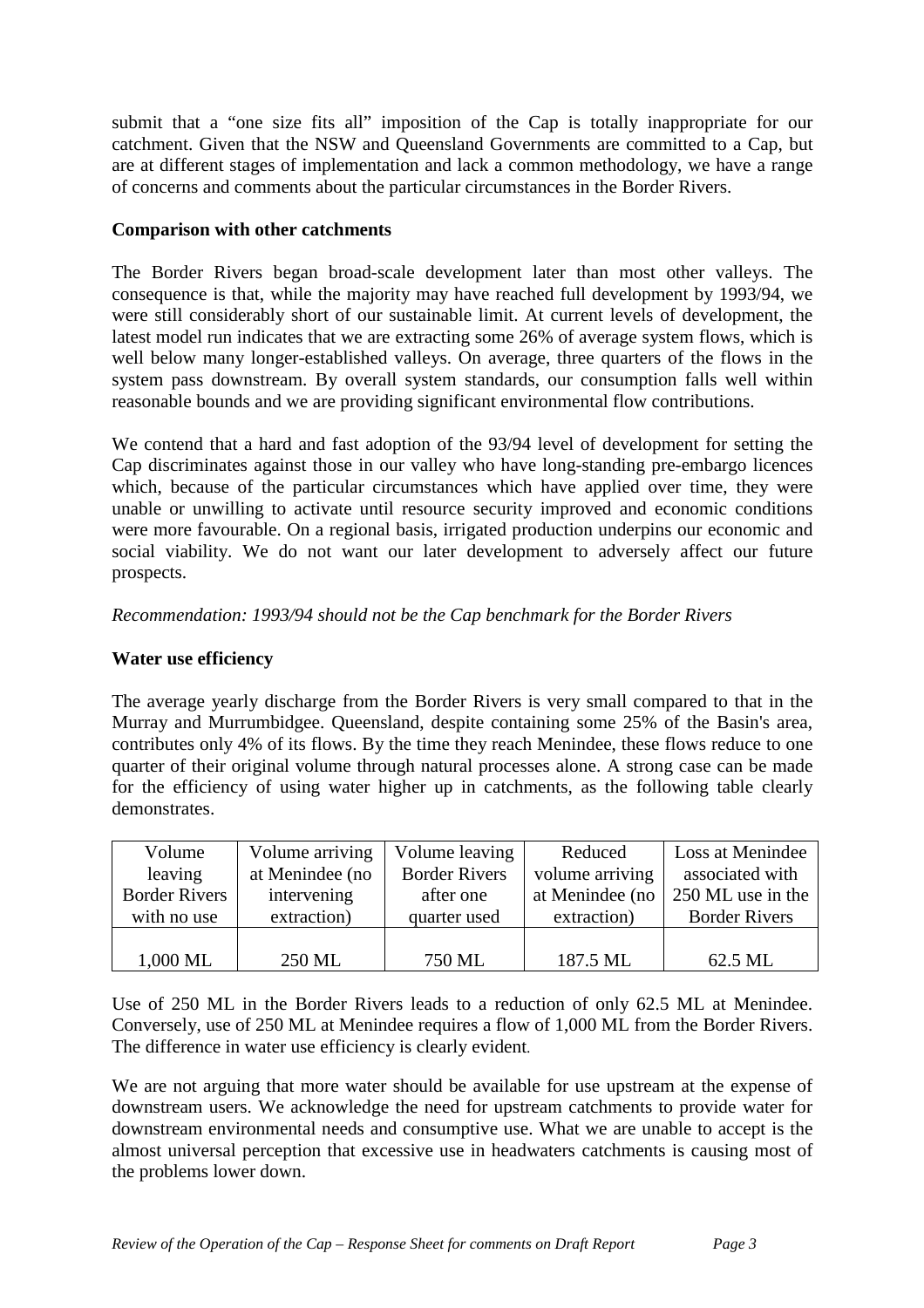*Recommendation: The Cap is not to be used as a mechanism to obtain excessive volumes of water from upstream catchments to address downstream problems, thereby causing inequities between different parts of the system by virtue of their geographic locations*

#### **Differing rates of development between the States**

Key elements of the Qld situation were:

- the inability of Qld Border Rivers irrigators to obtain more than one 650 ML licence per property
- no provision for permanent transfers (still in force)
- the substantial over-allocation of Glenlyon Dam
- the need to develop incrementally so that funds could be accrued for the construction of on farm storages to supplement deficient on allocation water with off allocation access (irrigation using dam-supplied water only is not a viable proposition for Qld)
- the time taken to set up and establish the Yambocully and Callandoon water supply schemes

Because of the interaction between these complex factors, development on the Qld regulated segment based on its share of the available resource (as defined in the Border Rivers Acts and Agreement) lagged behind that in NSW. The 1993/94 development benchmark is therefore totally inappropriate for any Qld Border Rivers cap. Our position is that 1999/2000 is appropriate. This is reflected by current Qld Government policy.

*Recommendation: Adopt 1999/2000 as the Cap benchmark for the Qld Border Rivers*

#### **The Pindari Dam enlargement**

The P*indari Dam Memorandum of Understanding* between the NSW Government and NSW water users was signed on  $27<sup>th</sup>$  August 1990, but water from the dam did not become available until February 1996. Water users take time to develop confidence in the yields of new dams. For Pindari water users, this has involved:

- an assessment of the degree of improvement to the previously disastrous reliability of 45% of allocation in 45% of years, and
- decisions about the reliability figure at which further judicious development was warranted to capitalise on the \$37.5 million investment by water users in the dam's enlargement

The *daily flow model* (IQQM) which is being used to establish an uplift factor is flawed in that it is building in current development statistics and assuming that water users have had sufficient time to make decisions and adjust to the conditions provided by the enlarged dam.

We submit that this period of adjustment has not yet run its natural course. *It is therefore vital* to ensure that Pindari uplift factor acknowledged in the Cap setting process is a realistic and equitable one, given that the *Memorandum of Understanding* preceded any serious discussion about or agreement on the Cap by a considerable period. Water users who are contributing significantly to the cost have a legitimate expectation that the benefits they expected from their involvement are actually achieved.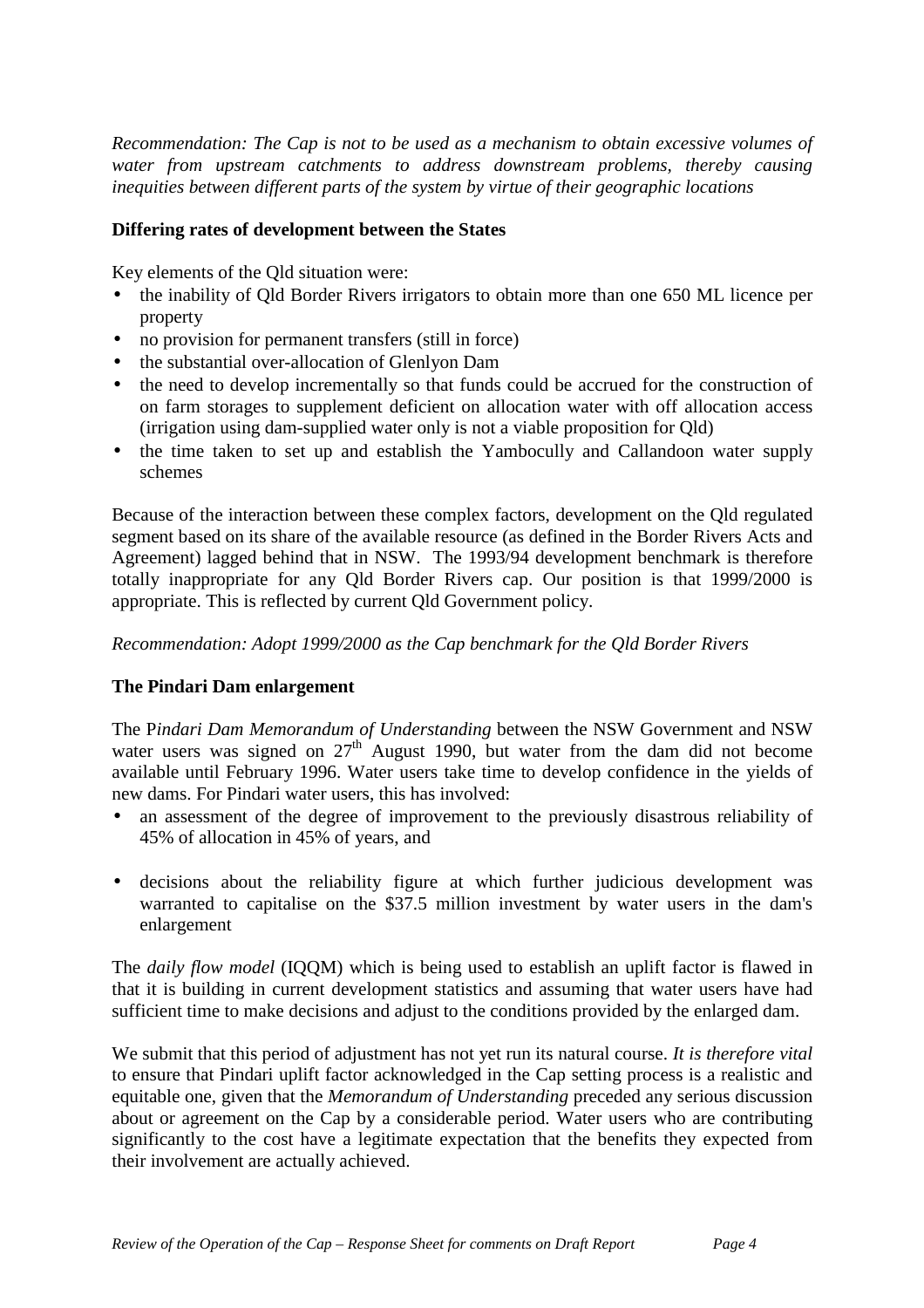*Recommendation: Allow more time for a rigorous investigation, involving detailed consultation with affected water users, of what a realistic uplift factor for the Pindari Dam enlargement should be*

#### **The Border Rivers Flow Management Plan (WAMP)**

Now under way for four and a half years, this Plan, to be used by the Qld Government as a basis for setting a Cap, is having a very complicated birth. Contributing factors are:

- Development of a *daily flow model* (IQQM) in which all stakeholders have a reasonable degree of confidence, a task made very difficult by the cross-Border element, determination of appropriate development benchmarks, the requirement to "build in" irrigator behaviour which is still in a state of flux, and the complex physical characteristics and relationships within the system
- The pressure on the NSW Department to use the model to set the NSW regulated cap before sign-off by all concerned (we are having difficulty in obtaining reliable model details and outputs to allow proper assessment to take place)
- The lack of rigorous scientific assessment of system condition and trends, with the Technical Advisory Panel to the *flow management plan* providing only a rapid assessment of very limited scope which has been virtually discarded as part of the decision support system
- Little or no socio-economic impact analysis available, and none proposed
- The inability at this stage to come up with coordinated NSW and Old policies for the Border Rivers, thereby rendering an integrated flow management plan impossible; a Ministerial Forum and Standing Committee involving the NSW and Qld Murray-Darling Basin Commissioners<sup>1</sup> has been proposed for some time, but is very slow in being realised

We do not believe that realistic extraction limits can be established until there is an integrated *flow management plan* based on an acceptable *daily flow model* AND good scientific evidence of the causal link between flow regimes and system health AND information and tools to allow a balanced response to environmental, social and economic needs.

*Recommendation: Apply interim extraction limits to the Border Rivers pending cooperative organisational arrangements between the States and the completion of an integrated Flow Management Plan that allows the use of a common extraction monitoring and impact assessment methodology by both States*

*Recommendation: Retain the 120,000 ML NSW off allocation limit during this interim period*

#### **Relationship between the regulated and unregulated systems**

The regulated systems have been volumetrically allocated and metered since inception. There are continuous records of extractions, and methods to limit these extractions have been in place for a considerable time. These include licence embargoes, maximum annual use limited to nominal allocation, an off allocation limit of 120,000 ML for NSW, and compliance with the North West Unregulated Flow Management Plan for downstream stock and domestic supplies, algal suppression and fish migration.

 $\overline{a}$ 

 $1$  We have submitted that the two Directors-General should be on the Standing Committee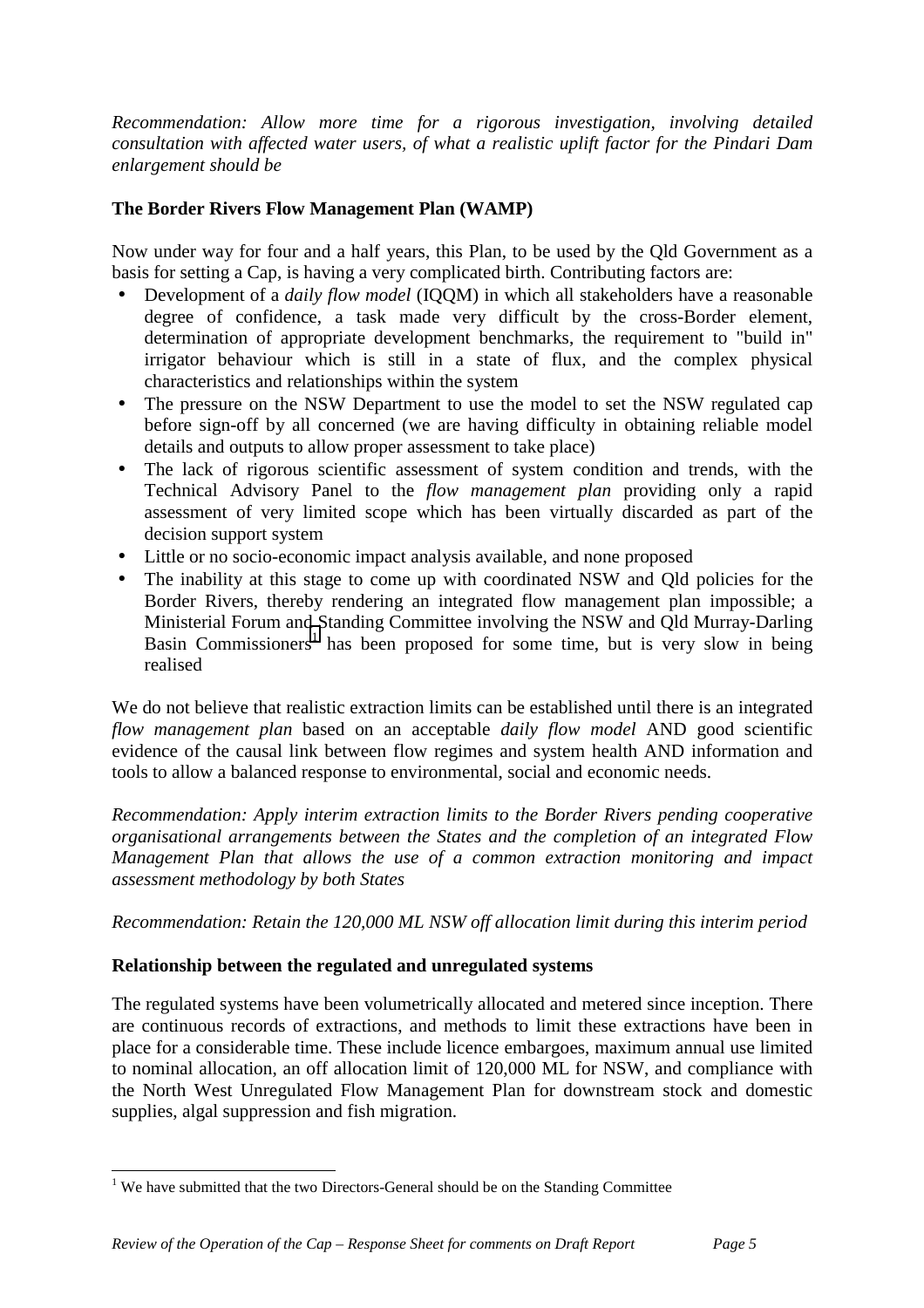In contrast, the unregulated systems are not volumetrically allocated or metered, although programs to achieve this are under way in most areas. The amount of unregulated water used is not known with any degree of accuracy. Stream gauges are typically at the bottom of unregulated streams, so that the *daily flow model* cannot be used as a tool to examine what happens within those streams. New monitoring methods and sub-models have yet to be developed.

Unregulated licences carry a wide range of conditions, but typically are area-based and tied to pump start and stop times tied to stream flow levels. Their current structure does not lend itself to any form of cap mechanism: this can only be achieved by volumetric allocations, metering, flow management rules and monitoring for compliance. We strongly support this approach.

Our policy is that *extraction limits in the regulated and unregulated systems must be managed separately*. Given that both Governments have adopted as policy that *further deterioration in the end-of-system flow regime at Mungindi will not be allowed*, it is clearly inequitable if further unregulated development (which cannot currently be monitored or controlled) impacts adversely on the regulated systems.

*Recommendation: Pending universal volumetric allocations and metering, establish separate regulated and unregulated caps for the Border Rivers and manage them separately to avoid an unfair adjustment of the equity between the two sectors*

### **Summary**

The combined impact of the issues discussed above clearly indicates that a thoughtful and time-sensitive approach to the implementation of a Border Rivers Cap is absolutely essential. At stake are an accurate and equitable assessment of:

- our long-term sustainability
- our obligations to the system as a whole
- our right to a fair share of the resource

We do not yet have:

- A good understanding of the unique circumstances pertaining to development
- A *daily flow model* in which we have sufficient confidence to use it as a major decisionmaking tool
- Objective environmental, social and economic evidence on which to base decisions
- Coordinated policy between the States to enable an integrated *flow management plan*
- Practical means of monitoring all extractions and ensuring compliance with extraction limits

*We submit that there is ample evidence for the Border Rivers to be treated as a special case, and would welcome discussions as to how this can occur.*

### **Response to the specific issues raised by the Cap Project Board**

In general, we concur with the "big picture" views expressed by the NSW and Qld Irrigators' Councils. Where an issue specific to the Border Rivers has been canvassed above, additional relevant comment has been made below.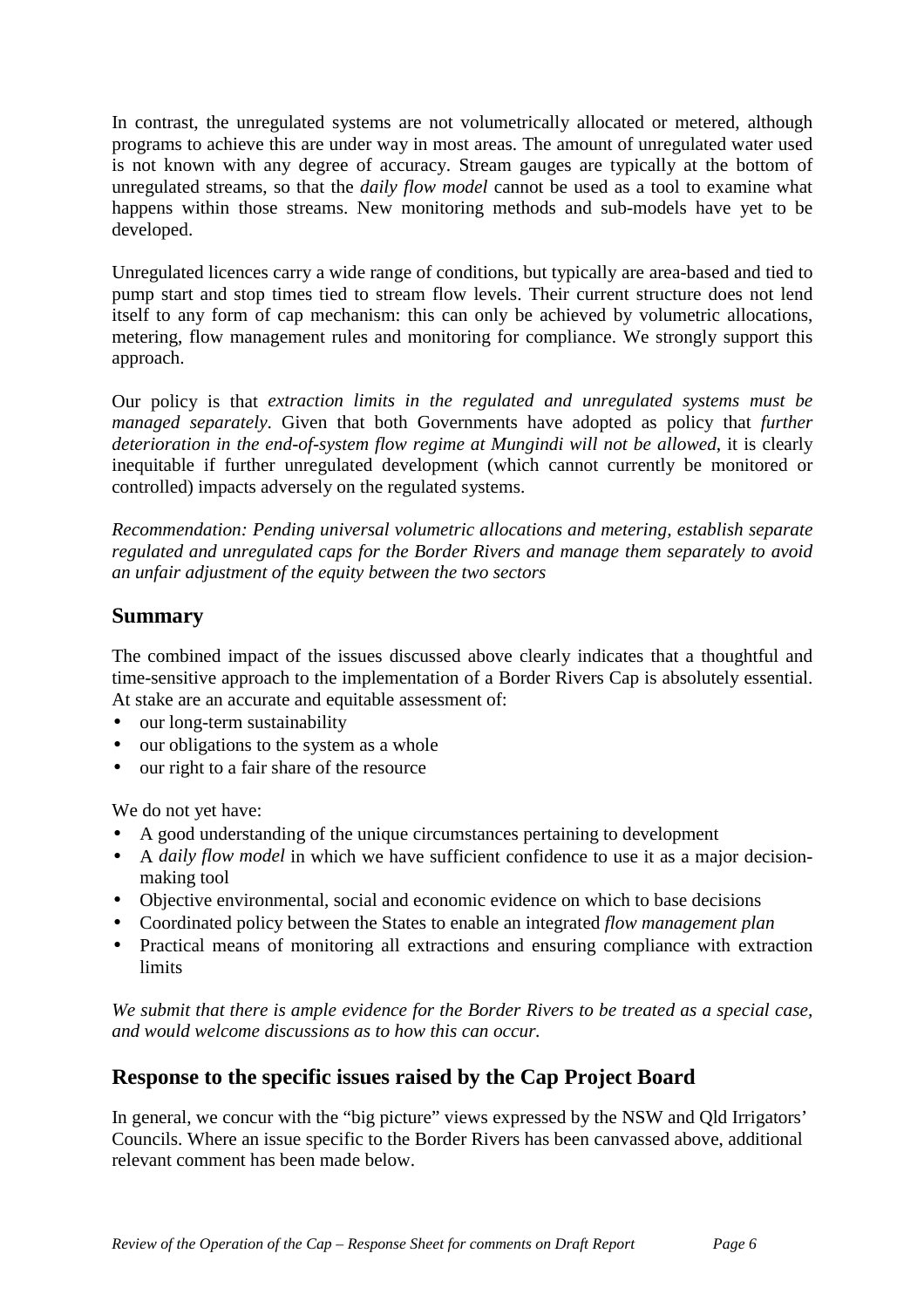|                                            | Cap Project Board Position                                                                                                                                                                                                                                                                                                                                                                                                                                                                                                                                                                                                                                                                                                                                                                                                                                                                             | Comment                                                                                                                                                                                                                                                                                                                                                                                            |
|--------------------------------------------|--------------------------------------------------------------------------------------------------------------------------------------------------------------------------------------------------------------------------------------------------------------------------------------------------------------------------------------------------------------------------------------------------------------------------------------------------------------------------------------------------------------------------------------------------------------------------------------------------------------------------------------------------------------------------------------------------------------------------------------------------------------------------------------------------------------------------------------------------------------------------------------------------------|----------------------------------------------------------------------------------------------------------------------------------------------------------------------------------------------------------------------------------------------------------------------------------------------------------------------------------------------------------------------------------------------------|
|                                            | The Project Board has<br>concluded that the Cap has been<br>an essential first step in<br>providing for the environmental<br>sustainability of the river system<br>of the Basin. Without the Cap,<br>there would have been a<br>significantly increased risk that<br>the environmental degradation<br>of the river system of the<br>Murray-Darling Basin would<br>have been worse.                                                                                                                                                                                                                                                                                                                                                                                                                                                                                                                     | We agree with the need for environmental,<br>economic and social sustainability on a catchment-<br>wide basis. However, sustainability within each<br>valley is an essential prerequisite to sustainability<br>of the catchment as a whole. We do not agree that<br>valleys should be held<br>below<br>their<br>some<br>sustainable levels to compensate for others which<br>have exceeded theirs. |
| <b>Ecological Sustainability of Rivers</b> | However, the Project Board has<br>concluded that there is no<br>certainty that the Cap on<br>diversions at its current level<br>represents a sustainable level of<br>diversions - the level at which it<br>is set being that which existed at<br>the time when it was decided to<br>introduce a Cap. Further, the<br>Project Board recommends that<br>as better information informs<br>our management of the Basin's<br>resources, the level at which the<br>Cap is set should continue to be<br>refined to reflect our increased<br>understanding. It is likely that<br>such refinements may lead to<br>the lowering of the level of the<br>Cap in some valleys. Indeed,<br>some jurisdictions have already<br>increased the environment's<br>share, via access restrictions in<br>addition to that required by the<br>Cap, as part of their longer-term<br>direction of improved water<br>management | We acknowledge the need for the continuing<br>development of good science. A rational approach<br>is to accept today's conditions as a benchmark for<br>the future, and to adopt a program of continuous<br>improvement based on the availability of suitable<br>technology and resources.                                                                                                         |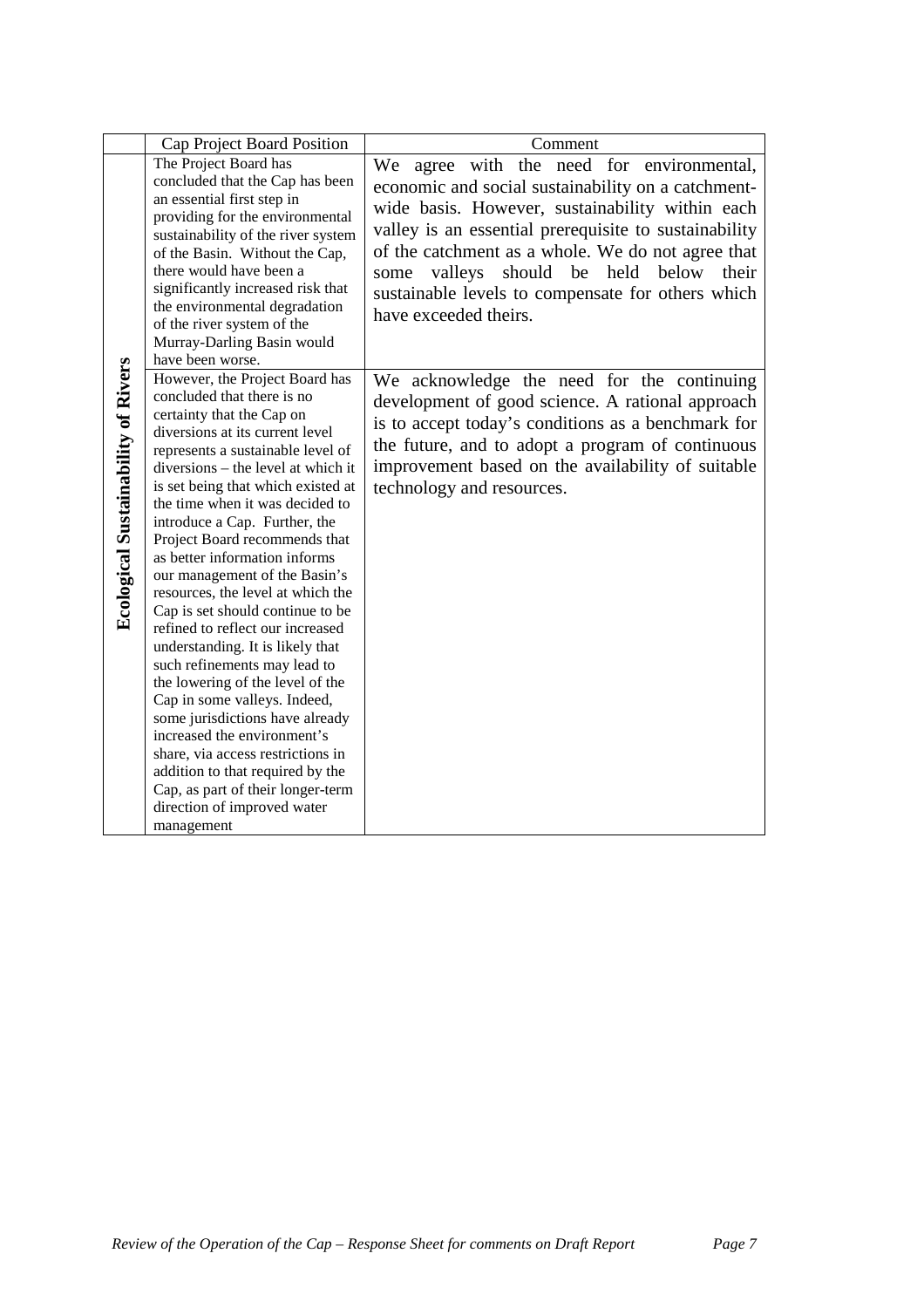|                                    | Cap Project Board Position                                                                                                                                                                                                                                                                                                                                                                                                              | Comment                                                                                                                                                                                                                                                                                                                                                                                                                                                                                                                                                                                                                    |
|------------------------------------|-----------------------------------------------------------------------------------------------------------------------------------------------------------------------------------------------------------------------------------------------------------------------------------------------------------------------------------------------------------------------------------------------------------------------------------------|----------------------------------------------------------------------------------------------------------------------------------------------------------------------------------------------------------------------------------------------------------------------------------------------------------------------------------------------------------------------------------------------------------------------------------------------------------------------------------------------------------------------------------------------------------------------------------------------------------------------------|
|                                    | The Project Board considers<br>that there is compelling<br>evidence that the Cap has<br>already delivered significant<br>economic and social benefits to<br>the Basin community and that<br>the net benefit will increase over<br>time.                                                                                                                                                                                                 | The Cap has not delivered <i>identifiable</i> economic<br>and social benefits: to our knowledge, no suitable<br>tools have been used to assess economic and social<br>degree<br>anywhere near<br>the<br>impact to<br>that<br>environmental impacts have supposedly been<br>assessed. The Cap <i>may</i> be beneficial by forcing us<br>to look now at future impact of current trends.                                                                                                                                                                                                                                     |
|                                    | The results of research<br>conducted for the Review make<br>it clear that, in the absence of<br>the Cap, the erosion of security<br>of supply for irrigators and other<br>users would have been<br>significant. These analyses<br>were performed on several<br>systems across the Basin<br>reflecting diverse agricultural<br>practices and climatic<br>conditions.                                                                     | Security of supply for current irrigators is certainly<br>a critical issue. If the Cap can succeed in<br>preserving security and reliability for existing<br>water users (and those who enter by trading)<br><i>without</i> unnecessarily restricting use to sustainable<br>levels, it will be doing its job.<br>Security of supply is important for emerging<br>industries as well as currently viable ones.<br>Industries take years, often decades, to develop to<br>their potential. Once lost, they are extremely                                                                                                     |
| <b>Economic and Social Impacts</b> | Through guaranteeing security<br>of water supply at the valley<br>level, the Project Board views<br>the Cap as having provided a<br>more certain climate for long-<br>term investment and<br>development, particularly in<br>high value agriculture and value<br>adding processing, as well as<br>providing benefits to the<br>environment.                                                                                             | difficult to re-establish. New industries are very<br>delicate in the early stages. We need to preserve<br>diversity and keep opportunities alive. The high<br>value agriculture of the future may be completely<br>different to that of today, but will still need<br>available<br>and affordable water<br>during<br>its<br>embryonic stages.<br>In our valley, it would be a tragedy to see water                                                                                                                                                                                                                        |
|                                    | The Project Board considers<br>that the Cap has provided a<br>mechanism for restraining, in an<br>orderly fashion, growth in<br>diversions while enabling<br>economic development to<br>proceed.                                                                                                                                                                                                                                        | diverted away from presently lower value crops<br>such as peanuts, corn, potatoes and stonefruit,<br>towards the more viable cotton, only to see the<br>cotton industry go into sharp decline. Equally<br>tragic would be the inability to establish high-<br>value wine grape production (which is in its<br>embryonic stages in the Tenterfield region)<br>because the necessary water has been moved out of                                                                                                                                                                                                             |
|                                    | The Project Board recognises<br>that this strong positive<br>conclusion will not be the<br>perception of every stakeholder<br>in the Basin. However, the<br>Project Board concludes that the<br>overall benefit of the Cap,<br>especially from ensuring<br>security of supply at a valley<br>level and providing an<br>environment within which water<br>trading and related reforms<br>could be developed, has been a<br>positive one. | the suitable area and is too expensive to buy back.<br>An inevitable side effect of the Cap is its inflation<br>of the value of water by emphasizing its status as a<br>finite resource. We therefore see it as absolutely<br>essential for a Cap, once established on an<br>equitable basis, to remain with<br>valley<br><sub>a</sub><br>permanently, rather than being adjusted according<br>to trades in and out. Otherwise, the natural<br>dynamics of development will be permanently<br>distorted by artificial structural adjustment. We<br>should not embrace "short term gain" at the risk of<br>"long term pain" |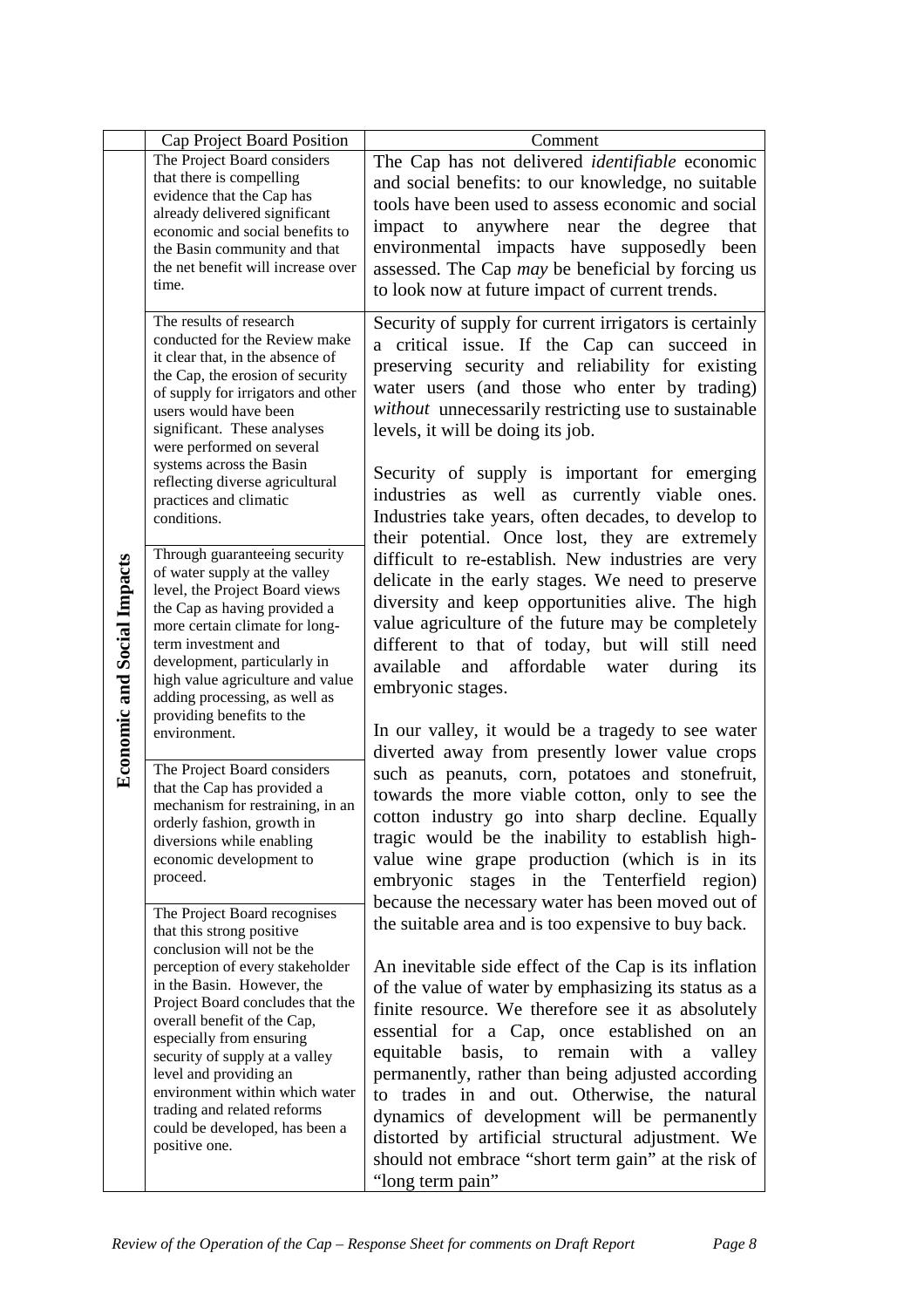|        | Cap Project Board Position                                                                                                                                                                                                                                                                                                                                                                                                                                                                                                                                                   | Comment                                                                                                                                                                                                                                                                                                                                                                                                                                                                                                                                                                                                                                                                                                                                                                                                                                                                                                                                                  |
|--------|------------------------------------------------------------------------------------------------------------------------------------------------------------------------------------------------------------------------------------------------------------------------------------------------------------------------------------------------------------------------------------------------------------------------------------------------------------------------------------------------------------------------------------------------------------------------------|----------------------------------------------------------------------------------------------------------------------------------------------------------------------------------------------------------------------------------------------------------------------------------------------------------------------------------------------------------------------------------------------------------------------------------------------------------------------------------------------------------------------------------------------------------------------------------------------------------------------------------------------------------------------------------------------------------------------------------------------------------------------------------------------------------------------------------------------------------------------------------------------------------------------------------------------------------|
| Equity | The Project Board identified<br>several equity issues (notably<br>Cap arrangements for<br>Queensland and the ACT) of<br>longstanding duration that<br>require urgent resolution. In<br>addition there are several more<br>recently identified equity issues<br>(floodplain and overland flows<br>and diversions, farm dams and<br>tree plantations) also requiring<br>attention. The effective<br>management of these issues will<br>necessitate a total catchment<br>management approach to water<br>management that embraces both<br>surface and groundwater<br>resources. | We have addressed the Qld equity issue in our general<br>submission. With regard to floodplain and overland flows,<br>and farm dams, our policy is:<br>No change should be made to overland flow access for<br>$\bullet$<br>existing irrigation developments<br>We acknowledge that in the future there may be a need<br>$\bullet$<br>for voluntary codes of practice and/or regulation with<br>respect to overland flow<br>Applications for new overland flow diversions should be<br>$\bullet$<br>rejected if they would cause a reduction of flows into<br>waterways from which licenced extractions take place<br>and/or from which environmental flows are provided<br>We acknowledge that overland flow and floodplain<br>diversions need to be taken into account by the Cap where<br>they have the capacity to impact on the security and<br>reliability of existing water users.<br>With regard to farm dams, we are opposed to the unregulated |
|        | The Project Board focused on<br>equity issues arising from the                                                                                                                                                                                                                                                                                                                                                                                                                                                                                                               | manner in which this policy is being implemented ie no<br>licences, no meters. Technological advances can make farm<br>dams more viable at any time. This has the potential to<br>seriously distort the access mix if farm dam diversions are<br>included in the Cap.                                                                                                                                                                                                                                                                                                                                                                                                                                                                                                                                                                                                                                                                                    |
|        | implementation of the Cap<br>between jurisdictions and<br>between river valleys within<br>States. In several cases, the<br>submissions received by the<br>Review of the Operation of the<br>Cap raised equity issues that are<br>about the details of<br>implementation within valleys<br>which are outside the                                                                                                                                                                                                                                                              | Our policy on sleepers and dozers is:<br>All unactivated and partially activated surface<br>$\bullet$<br>water licences in the system should have the<br>same status as active licences, unless an<br>alternative proposal is approved by affected<br>(for<br><b>NSW</b><br>users<br>example,<br>the<br>water<br>unregulated<br>licence<br>conversion<br>area<br>to<br>volumetric)                                                                                                                                                                                                                                                                                                                                                                                                                                                                                                                                                                       |
|        | jurisdiction of the Murray-<br>Darling Basin Commission and<br>Ministerial Council processes.<br>The vast majority of such issues<br>related to the recognition of<br>licensed entitlement versus<br>history of use, specifically in<br>New South Wales (the                                                                                                                                                                                                                                                                                                                 | This policy recognises that, if licences<br>are<br>activated which require access to an existing pool<br>of water of finite volume, this necessitates a<br>corresponding decrease in levels of access of<br>existing users.                                                                                                                                                                                                                                                                                                                                                                                                                                                                                                                                                                                                                                                                                                                              |
|        | "sleeper/dozer" issue). Such<br>issues need to be dealt with by<br>the particular jurisdiction<br>concerned. In order that all<br>submissions receive appropriate<br>attention, these submissions and<br>that of the CAC have been<br>referred to the appropriate<br>Government for consideration<br>and reply.                                                                                                                                                                                                                                                              | We agree that this is an "internal" rather than Cap<br>issue, but contend that the existence of sleepers<br>and dozers should be taken into account in the<br>Border Rivers when determining the benchmark<br>level of development for the Cap. The arguments<br>to support this position have already been put<br>forward.                                                                                                                                                                                                                                                                                                                                                                                                                                                                                                                                                                                                                              |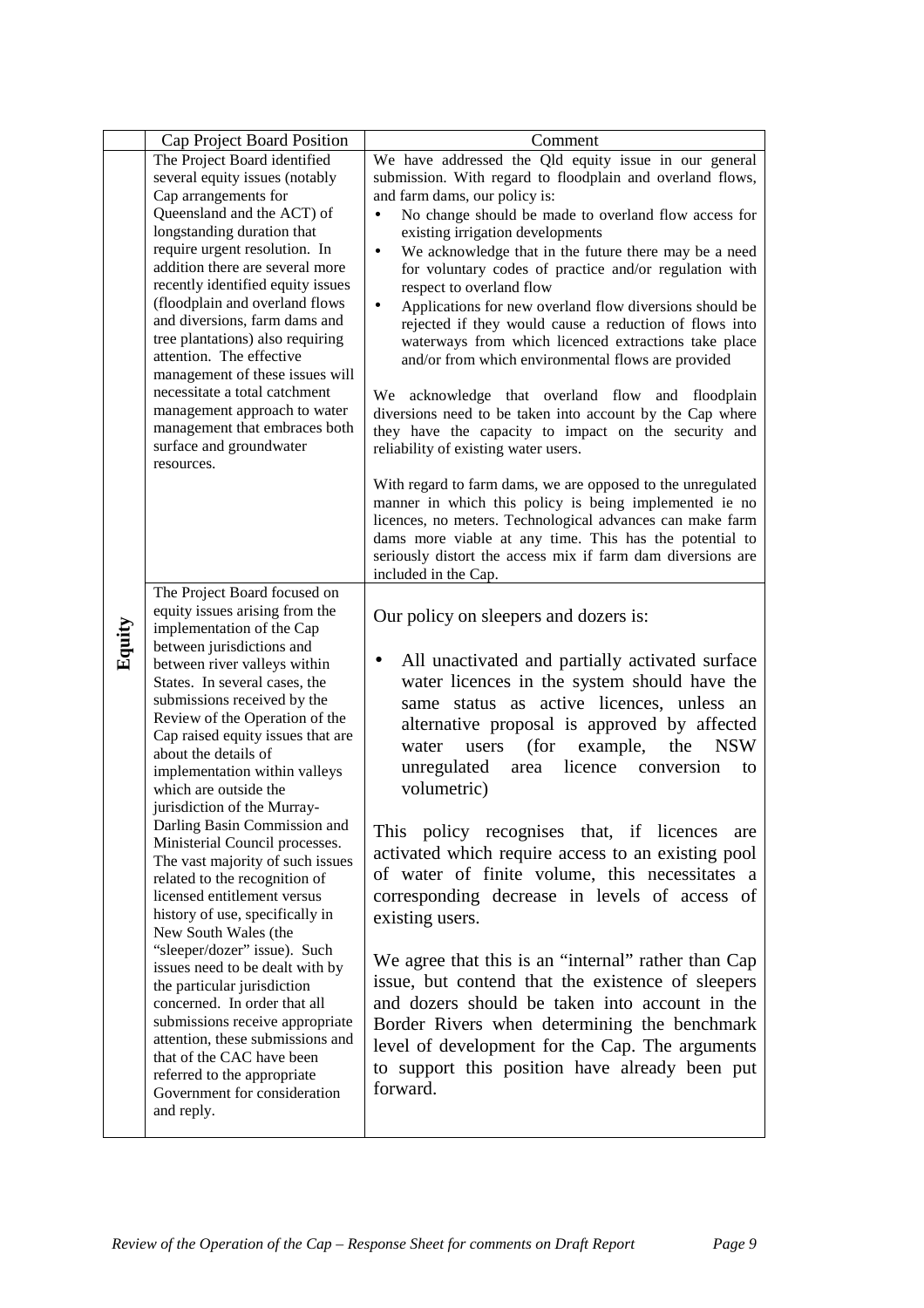|                               | Cap Project Board Position                                                                                                                                                                                                                                                                                                                                                                                                                                                                                                                    | Comment                                                                                                                                                                                                                                                                                                                                                                                                                                                                                                                                                                                                                                                                      |
|-------------------------------|-----------------------------------------------------------------------------------------------------------------------------------------------------------------------------------------------------------------------------------------------------------------------------------------------------------------------------------------------------------------------------------------------------------------------------------------------------------------------------------------------------------------------------------------------|------------------------------------------------------------------------------------------------------------------------------------------------------------------------------------------------------------------------------------------------------------------------------------------------------------------------------------------------------------------------------------------------------------------------------------------------------------------------------------------------------------------------------------------------------------------------------------------------------------------------------------------------------------------------------|
| Implementation and Compliance | The work of the Independent<br>Audit Group (IAG) on the<br>ongoing implementation of the<br>Cap and compliance of actual<br>diversions with Cap target<br>diversions has provided a clear<br>direction for the finalisation of<br>the implementation phase of the<br>Cap. The Project Board<br>generally supports the IAG<br>recommendations.                                                                                                                                                                                                 | It is essential for the Independent Audit Group to<br>be absolutely rigorous in its verification of the<br>accuracy and reliability of the flow and extraction<br>figures provided to it by the State agencies.<br>Otherwise, invalid conclusions can be drawn and<br>unnecessary recommendations made on the basis<br>of them.<br>We have concerns about the accuracy of figures<br>pertaining to the Border Rivers.                                                                                                                                                                                                                                                        |
|                               | Significantly, effective<br>compliance tools (computer<br>simulation models used to<br>determine Cap target diversions)<br>have not yet been developed and<br>the Project Board recommends<br>that a high priority be given to<br>the finalisation of these models.                                                                                                                                                                                                                                                                           | We agree. However, our experience is that it is<br>extremely difficult to ensure that all the model<br>acceptably<br>inputs<br>are<br>accurate. We<br>have<br>participated in a Working Group developing our<br>model, and on each new revision continue to find<br>errors and inconsistencies. This is a serious<br>concern. We submit that a rigorous independent<br>audit of models should be conducted before their<br>final acceptance.                                                                                                                                                                                                                                 |
|                               | The Review has found that<br>Victoria and South Australia<br>have complied with the Cap,<br>while Queensland and ACT are<br>yet to complete the<br>establishment of their respective<br>Caps. Nevertheless, it is<br>apparent that in Queensland<br>there has been significant<br>growth in storage which will<br>impact on the water available<br>for alternative consumptive and<br>environmental uses. In New<br>South Wales, the Cap has been<br>breached in the Barwon-Darling<br>system, with other valleys being<br>within Cap limits. | We support the Qld Government's intention to use<br>the WAMP process as an equitable way of<br>determining Qld valley caps. In the interim, the<br>impact of any further growth in storages and<br>extractions must be restricted to the group of water<br>users who share access to the specific pool of<br>water on which the growth is dependent.<br>An adverse impact on existing users of other<br>segments of the system must not be allowed. If the<br>effect of growth under the Cap is to shift impacts<br>onto others, then either the Cap mechanism<br>requires urgent revision, or the Government<br>concerned must act decisively to reverse this<br>situation. |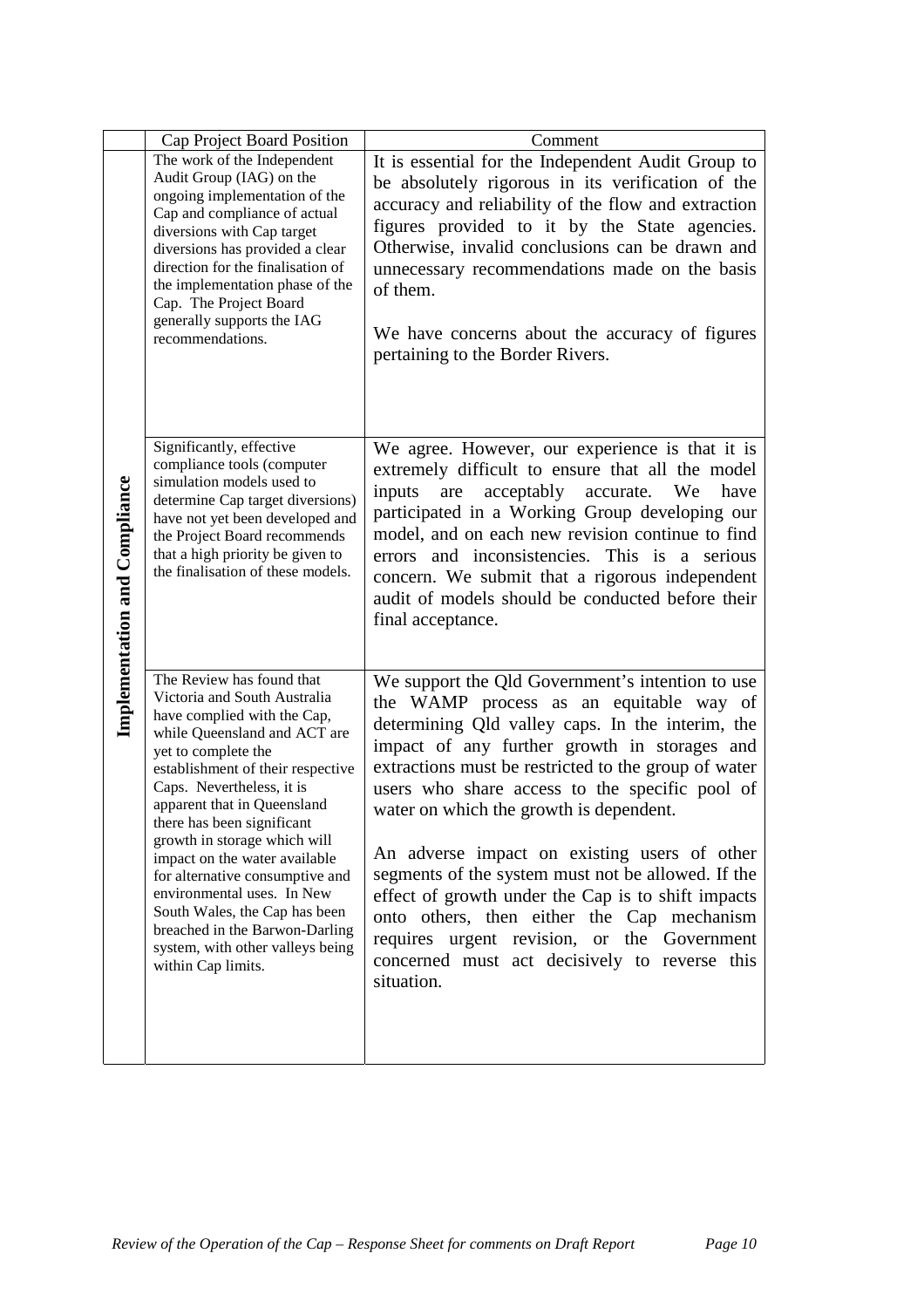|                                                       | Cap Project Board Position                                                                                                                                                                                                                                                                                                                   | Comment                                                                                                                                                                                                                                                                                                                                                                                                                                                                                                                        |
|-------------------------------------------------------|----------------------------------------------------------------------------------------------------------------------------------------------------------------------------------------------------------------------------------------------------------------------------------------------------------------------------------------------|--------------------------------------------------------------------------------------------------------------------------------------------------------------------------------------------------------------------------------------------------------------------------------------------------------------------------------------------------------------------------------------------------------------------------------------------------------------------------------------------------------------------------------|
|                                                       | The most important challenge in<br>Cap implementation is to<br>finalise the arrangements under<br>"Schedule $F - Cap$ on<br>Diversions" to the Murray-<br>Darling Basin Agreement. This<br>schedule is the primary tool for<br>defining Cap arrangements<br>especially those concerned with<br>assessing compliance and its<br>consequences. | Please refer to our comments on the Border Rivers<br>Daily Flow Model (IQQM). This appears to be the<br>primary tool identified in Schedule F. We do not<br>accept the reliability of the tool at this stage. It is<br>essential to get it right if adjustments to access are<br>to be based solely on its results.<br>We are also concerned about the methodology for<br>timeframe<br>which<br>establishing<br>the<br>within<br>adjustments must be made when a discrepancy<br>occurs between actual and modeled usage in any |
|                                                       |                                                                                                                                                                                                                                                                                                                                              | given year. If the reaction time is too short, there<br>will be the potential for unnecessary distortions<br>and inequities.                                                                                                                                                                                                                                                                                                                                                                                                   |
| dule F to the Murray-Darling Basin Agreement<br>Sched | With the intent of improving the<br>operation of the Cap through the<br>development of fair and<br>meaningful compliance<br>arrangements, the Project Board<br>invites comments on the<br>following modifications to<br>Schedule F which have been<br>recommended by the IAG:                                                                | We strongly oppose Clause 8(b) of Schedule F, on<br>the grounds that an alteration to a long term<br>diversion cap should require the approval of the<br>State or States involved after detailed consultation<br>with the affected water users.                                                                                                                                                                                                                                                                                |
|                                                       | Removal of references to<br>$\bullet$<br>end-of-valley flows as a<br>method for Cap<br>compliance.                                                                                                                                                                                                                                           | We agree that diversions are more easily and<br>accurately measured than end-of-valley flows.<br>However, it is still necessary to be able to quantify<br>these flows in order to be able to demonstrate the<br>level of contribution to downsteam flows, The<br>appropriate model should be able to achieve this.                                                                                                                                                                                                             |
|                                                       | Arrangements for remedial<br>actions in the case of Cap<br>exceedence. The<br>recommendation of the<br>IAG is that States be<br>required "to ensure that<br>cumulative diversions are<br>brought back into balance<br>with the cap".                                                                                                         | See comments above. We support a consultative<br>approach between agencies and water users in<br>determining appropriate remedial actions and the<br>timeframes within which they should take place.                                                                                                                                                                                                                                                                                                                           |
|                                                       | re-setting the<br>commencement date for<br>accounting for diversions<br>under the Cap to start with<br>the 2000/01 water year.                                                                                                                                                                                                               | This is not relevant to the Border Rivers, since<br>final caps have not yet been determined.                                                                                                                                                                                                                                                                                                                                                                                                                                   |